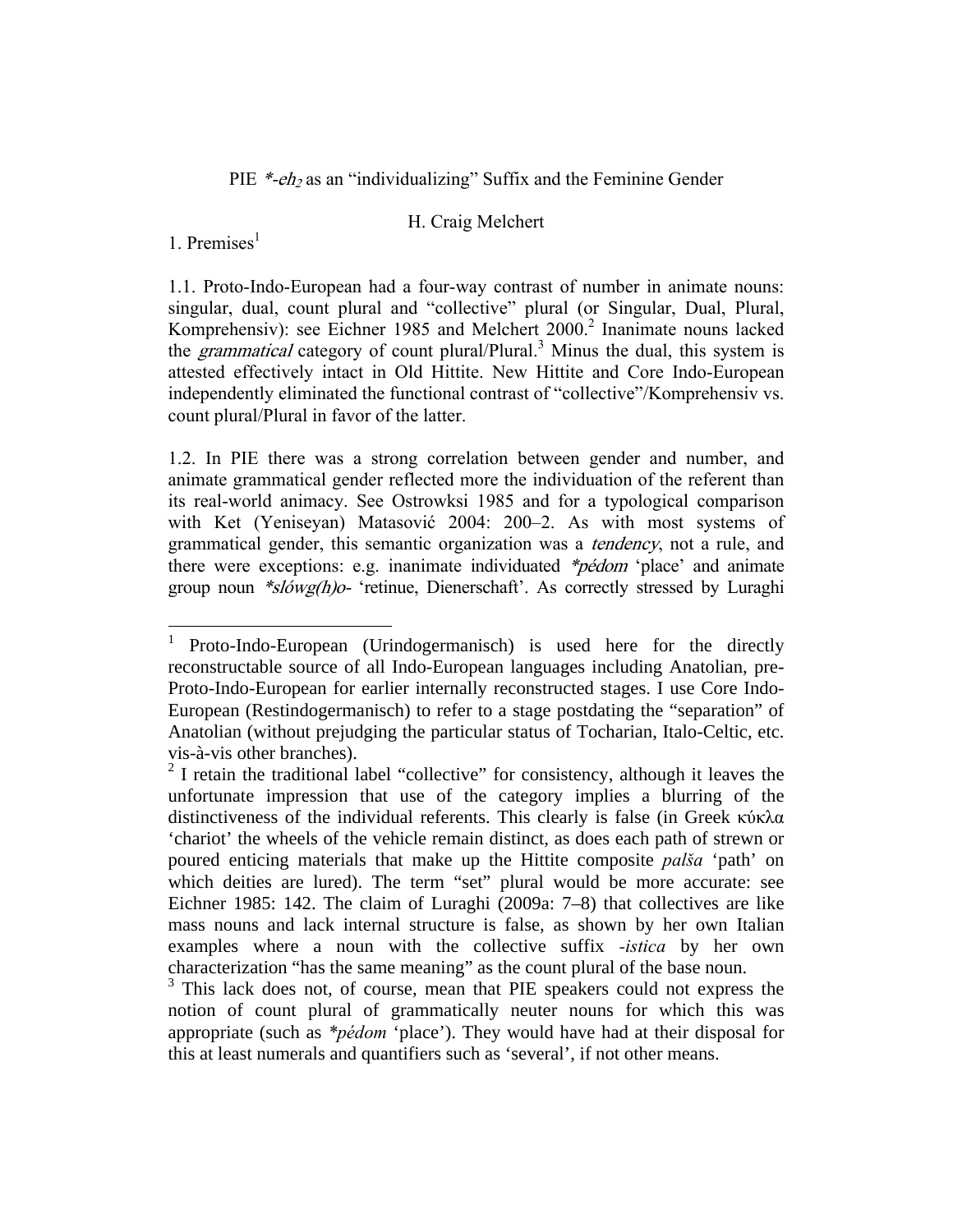(2009b: 116–7) following Corbett, the evidence of attested gender systems suggests that we must expect some instances of opacity in gender assignment in PIE as well.

1.3. The formal exponent of the Komprehensiv/"collective" plural (better "group/set plural"), the suffix  $A_2$  was grammaticalized in pre-PIE from a *derivational* suffix that formed secondary exocentric concrete nouns referring to entities viewed as [+bounded, + internal structure] (i.e., non-mass and consisting of matching parts) such as  $*wortheh<sub>2</sub>$  'enclosure' (attested in Hittite plurale tantum *warpa*). These nouns were inanimate pluralia tantum (still attested in Anatolian *distinct* from animate nouns in 1.4 below!). See Melchert 2011 for one possible scenario of the grammaticalization. By so-called "recategorization" (see Corbett 2000: 84–7 & 117, n. 33), the "set plural" ending  $A<sub>h2</sub>$  was also *marginally* used already from pre-PIE to form plurals to mass nouns to express extensionality, sorts, or instances (cf. English 'waters', 'rices', 'floods'). As per Melchert 2011, singular verb agreement with inanimate "collective" plural subjects is *not* sufficient evidence for assuming that these collectives were once singulars! All other evidence argues that these nouns were plurals from the very beginning and that they remained so in PIE.

1.4. The *derivational* suffix  $*-h<sub>2</sub>$  was also used from PIE onward to form secondary exocentric concrete and abstract nouns for entities viewed as [+bounded, -internal structure] (i.e. non-mass but not divisible into matching parts). As per 1.2 above, these nouns took animate grammatical gender with an accusative singular in \*-m (see Ostrowski 1985: 316 and Matasović 2004: 186). Crucially, in Anatolian these are still a distinct class from inanimate "collective" pluralia tantum described in 1.2 above.

1.5. Contra Oettinger 1987, Melchert 1992 and 1994, et al. there is no compelling evidence for *feminine grammatical gender* in Anatolian. On Lycian animate stems in -a- see Hajnal 1994 and on "i-mutation" Rieken 2005. Contrary to the reasoning of Melchert (1992: 48) and Harðarson (1994: 35–9), the existence of grammatically animate nouns such as Hittite  $h\bar{\alpha}\tilde{s}\tilde{s}a$ - 'hearth' in Anatolian in no way proves that such nouns were at that stage grammatically feminine. The putative evidence for adjectival agreement of the type *novus, nova, novum* in Lycian cited by Melchert (1992:  $48^{16}$ ) is uncertain. Even if it is genuine, it clearly reflects a very marginal innovation, not an archaism. Development of the feminine grammatical gender is an innovation of Core Indo-European.

1.6. However, all three eventual "motion" suffixes were almost certainly present in Anatolian in other functions. The suffix  $\ast$ - $eh_2$  forms exocentric concrete and abstract nouns in Lycian (Melchert 1992 and Hajnal 1994) and in limited numbers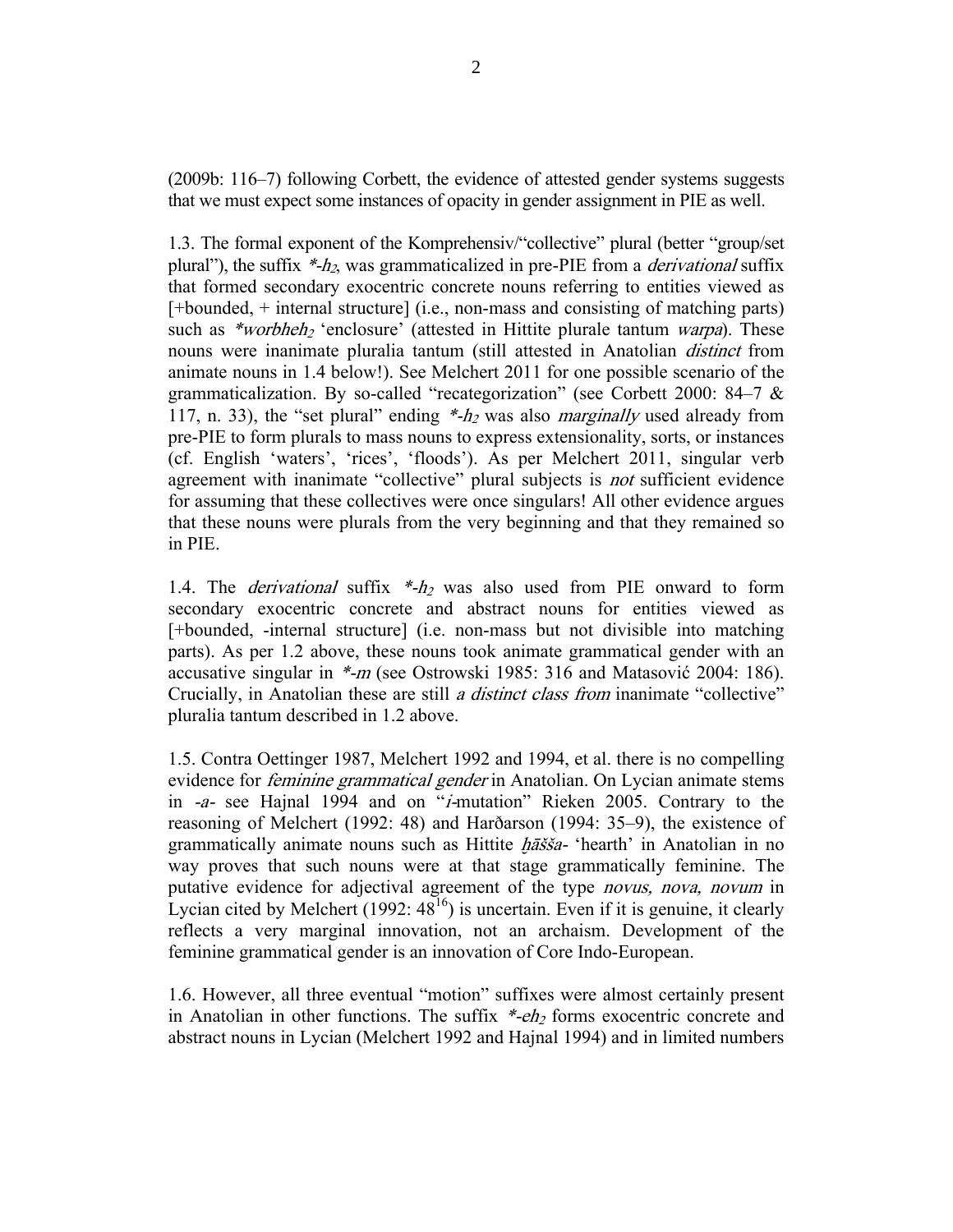in Hittite:  $h\overline{a}\overline{s}\overline{s}a$ - 'hearth, Feuerstelle' and  $h\overline{s}\overline{s}a$ - 'hitch-pole, Deichsel' (see Melchert 1994 and Harðarson 1994).<sup>4</sup> As per 1.4 above, all those directly attested where we have diagnostic forms show animate gender. As pointed out by Eichner (1973: 59–60), the suffix appears in extended form in the Luvian abstract suffix -ah-it- (for which see in detail Starke 1990: 153–76). The coexistence of Cuneiform Luvian *warraḫit*- and Hittite *wārra*- 'help' and the singular inflection of the latter argue that we should begin with a  $\sqrt[k]{\text{woh}_x \cdot \text{ch}_z}$ , undoubtedly animate in gender. We cannot strictly determine the gender of  $*miyab$ - (virtual  $*mih_x$  $eh_2$ -) 'growth, maturity' seen in *miyaḫuwant*- 'old' (see again Eichner 1973: 59– 60) or the original base of the extended massively productive type of Hittite abstracts in -*ātar*, -*ānn*-. The same applies to the much smaller class of Hittite nouns in -āwar (ašāwar 'pen', *ḫaršawar* 'ploughed ground', *partāwar* 'wing', karāwar 'horn' (see Nussbaum 1986: 33–4). The meaning suggests that the base  $*$ -*eh*<sub>2</sub> of the abstracts had animate gender, but the set in -*āwar* could have originally belonged to the inanimate pluralia tantum described above in 1.3.

As shown by Widmer (2005), the suffix  $\frac{d}{dx}$  ("v<sub>t</sub> type") is attested in Hittite *nakkī*- 'heavy' < \*'burdensome' < \*'that which pertains to a burden'. Only this derivation directly accounts for the *unique* combination of lack of ablaut and oxytone accent in a Hittite *i*-stem adjective.<sup>5</sup> There is no *demonstrable* reflex of \*-ih<sub>2</sub>/yeh<sub>2</sub>- ("devi<sup>-t</sup>ype"), but the ablaut argues for existence of the suffix in some function already in PIE (see Harðarson 1994: 31, following Sommer). If (contra Widmer 2005) one derives the *vrki*-suffix from that of *devi*-type (Balles 2004: 48 et al.), the presence of the former in Anatolian presupposes that of latter.<sup>6,7</sup>

<sup>&</sup>lt;sup>4</sup> As shown by its animate gender, this word always meant 'hearth, place where a fire burns' and was never a collective "Aschenhaufen, pile of ashes" (contra Harðarson 1994: 39). If it had ever been a collective, it would necessarily have appeared in Anatolian as an inanimate plurale tantum †ḫ*āšša*. 5

 $^5$  A potential oxytone adjective with suffix  $*$ -*i*- would have led to Hittite - $\bar{a}$ *i*-, as demonstrated for oxytone *i-*stem nouns by Rößle (2002: 115ff.).

<sup>&</sup>lt;sup>6</sup> *Some* instances of "*i*-mutation" *could* also reflect ablauting \*-*ih<sub>2</sub>/yeh<sub>2</sub>*-: a pre-Luvian paradigm \*-nt-ih<sub>2</sub>, \*-nt-ih<sub>2</sub>m (\*[-ntīm] by Stang's Law) and weak \*-nt*yeh2-s/C°* would have led regularly to *\*-ntī*, *\*-ntīn*, *\*-ntsas*, whence by leveling of the consonantism attested Luvian *-ntīs*, *-ntīn*, *-ntati*, etc. Unfortunately, this possibility is and will surely remain unprovable.

<sup>&</sup>lt;sup>7</sup> It is tempting to see in OH/OS (Laws §47A; Hoffner 1997: 56) A.Š $\hat{A}$ .HI.A- $n=a$ *mekk*<sup> $\bar{i}$ </sup> 'most of a field' (lit. 'a field, lots of it') to the adjective *m* $\bar{e}$ *kk*- < \**megh*<sub>2</sub>the expected use of  $\dot{x}$ -*ih<sub>2</sub>* as a collective plural (see Balles 2004: 48). However, while it is clear that the Hittite *i-*stem *mēkki-* and its mostly attributive syntax are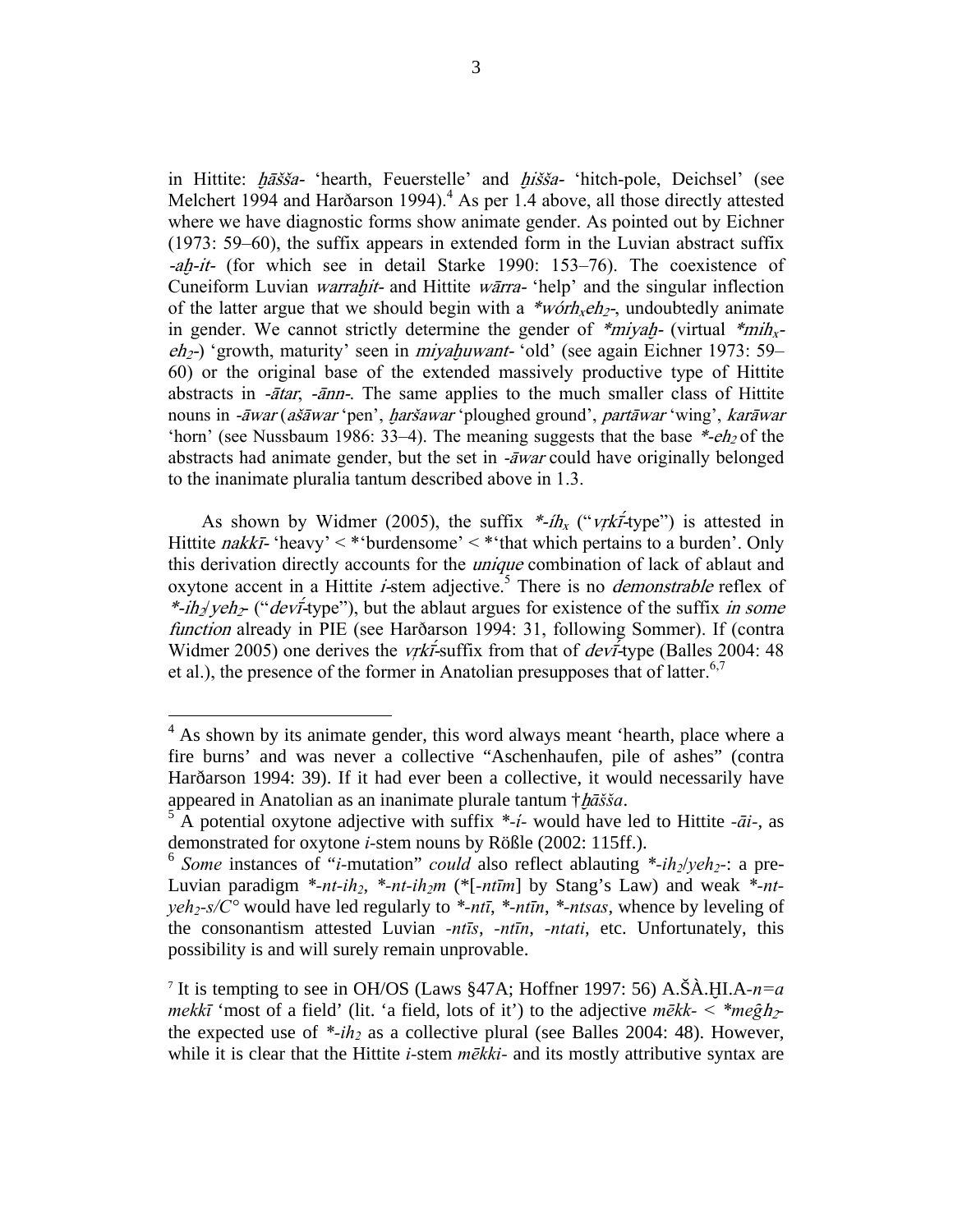1.7 We must allow for the possibility that multiple factors led to the development of the feminine gender distinct from the masculine.

2. A New Factor: Endocentric  $A_{2}$ 

 $\overline{a}$ 

2.1. Any account of the rise of the feminine gender in Core Indo-European must address two questions. First, what was the previous function of its various exponents before they became markers of the feminine grammatical gender? Second, how and why did these particular suffixes come to be associated with the feminine? Previous scenarios have generally begun with the formations cited above in 1.3 and 1.4: collectives (e.g. Tichy 1993) or abstracts (Harðarson 1987: 100–03 and in a very different sense Luraghi 2009a and 2009b). However, evidence from Anatolian suggests a further possibility.

There is evidence in Core Indo-European for a dual pattern in substantives derived from adnominals (Nussbaum 2004, cited by Vine 2006: 151): several secondary suffixes form both endocentric masculines 'the X one' and exocentric feminine abstracts. The former tend to develop further to "weak" adjectives. Both of these derivational types are already attested in Anatolian (the nouns naturally with animate gender).

In Core Indo-European we find for the suffix -i- Avestan tiyri- m. 'arrow' (i.e. \*'the sharp thing')  $\leftarrow$  tiyra-'sharp' and Latin tenuis 'thin' (< \*tenh<sub>2</sub>wi-\*'the thin one') ← \*tnh<sub>2</sub>wo- 'thin' (Greek ταναός) beside Latin *rauis* f. 'hoarseness' ← rauus 'hoarse'. Likewise Hittite attests *dawani*- anim. 'stem, stalk' (\*'the straight thing')  $\leftarrow$  tāwana- 'straight; true' and Hittite *šalli*- 'grown, great' and CLuvian \*šalhi- 'idem' in šalhi-tti- 'growth' (< \*s(e/o)lh<sub>21</sub>- \*'the grown/great one')  $\leftarrow$ \*se/olh<sub>2</sub>o- 'grown, great' (thus modifying Rieken 2005: 57–8) beside \*s(e/o)lh<sub>2</sub>i-\*growth' seen in CLuvian *šalhi-ant-i-* 'growth' (for the derivational pattern of  $\delta$ alhianti- see Melchert 1999a: 23). For the suffix  $-(e/e)t$ - Nussbaum cites Greek m. γυμνής, γυμνήτ- 'unclothed (one), light-armed soldier' ← γυμνός 'unclothed' and Latin *dīuēs, dīuit*- 'rich' (< \*'the rich one')  $\leftarrow$  *dīus* 'brilliant, radiant' beside Vedic nivát- f. 'depth' (< \*niwe-(e/o)t-)  $\leftarrow$  nei-wo- 'low' (Greek νειός). In Anatolian we find CLuvian  $kallarat(t)$ - (with "*i*-mutation") 'portentous one, gargantua' ← kallar- 'portentous' (< \*ghalh<sub>x</sub>ro-) beside Hittite naḫšaratt- 'fear' ←

secondary, it is by no means certain that the *i-*stem originates in the collective *mekkī*. That is, we have no assurance that *mekkī* is to be analyzed as  $\binom{m}{2}$ *k*- $\frac{1}{2}$ *h*<sub>2</sub> rather than as  $\ast megh_2i-h_2$ , a perfectly ordinary collective plural to an *i*-stem. One therefore cannot put much weight on this example.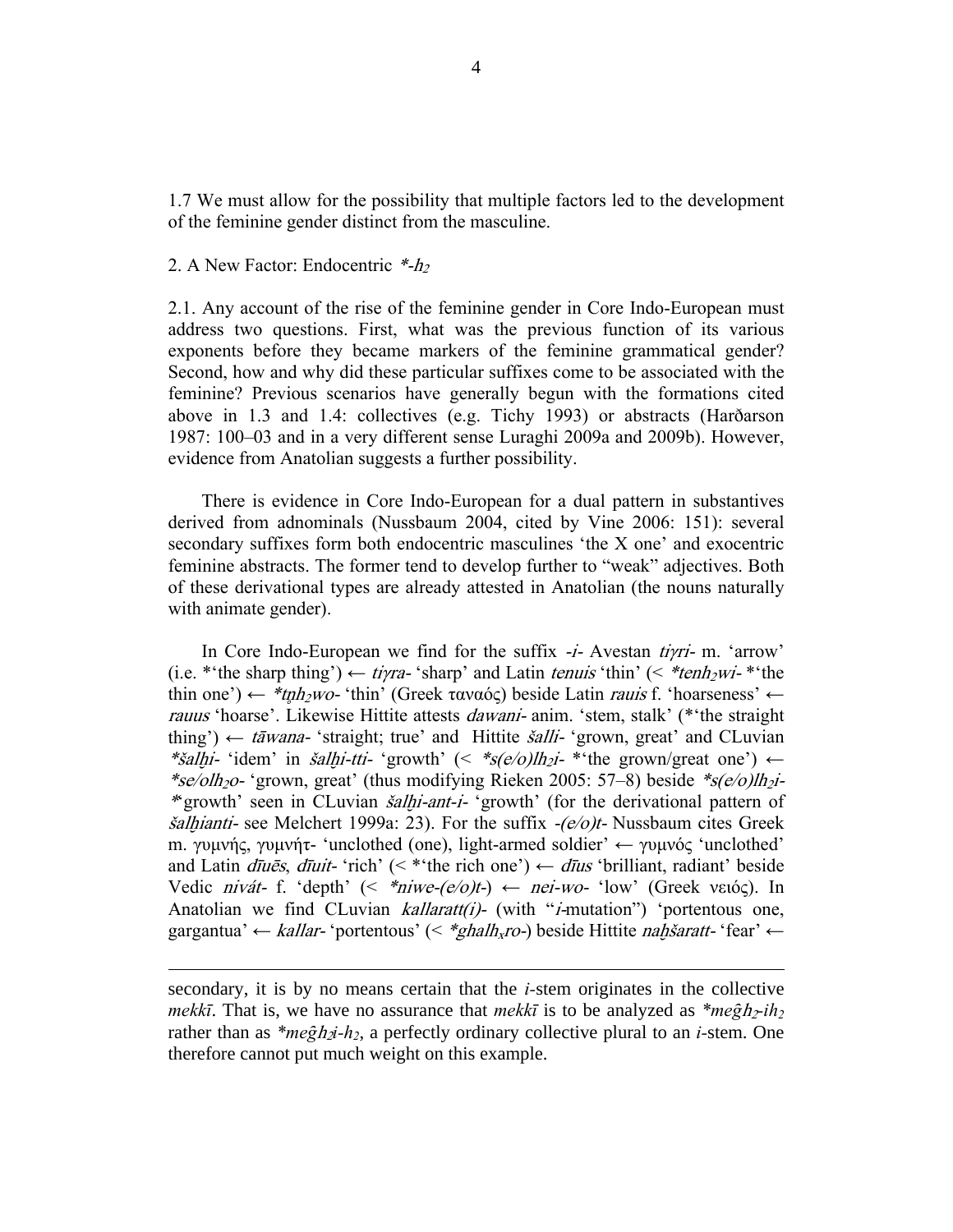\**nahšar*- 'fearful' (< \**neh<sub>2</sub>s-ro*-). A third example of the pattern is shown by the "individualizing" suffix \*-on- (again see Nussbaum 2004): Greek Στράβων 'the squinty-eyed one'  $\leftarrow \sigma \tau \rho \alpha \beta \dot{\alpha} \varsigma$  'squinty-eyed', Latin *Cato* 'the sharp one'  $\leftarrow$  *catus* 'sharp', and Germanic "weak" adjectives beside Latin *cuppēdō* 'gluttony'  $\leftarrow$ cuppēs, cuppēd- 'glutton'. The endocentric type is attested in Anatolian in the Lycian personal name Xudalij $\tilde{e}$  \*'the nimble one' beside Xudali \*'nimble' and with "*i*-mutation" in *Tewinezet* cited below, and probably also in Hittite *alkistan*-'branch' beside alkišta- 'idem'. There is not yet clear evidence for the corresponding exocentric abstracts.

We might therefore expect to find a similar dual pattern for the secondary suffix  $\ast$ -(e)h<sub>2</sub>, i.e., endocentric nouns with a sense 'the X one' and adjectives beside the well-known abstracts. Hajnal (1994: 151–2) has in fact already presented such evidence for Anatolian in the form of the Lycian suffix  $-(a)z^2$ \*-tyeh<sub>2</sub>. This suffix is highly productive in forming animate nouns referring to professions: asaxlaza- 'governor', haxlaza- (representative of Persian king), kumaza- 'priest', maraza- 'judge', wasaza- (kind of priest), xddaza- 'slave', zxxaza- 'fighter' (plus at least ten more). The same suffix is also attested in Luvian. HLuvian *kumaza*- (KAYSERİ §17 nom. sg. *ku-ma-za-sa*) is a direct cognate of the Lycian cited above and probably also means 'priest', but the status as a noun is not entirely assured. The stem *wara/ilaza-* '?' (KULULU lead strip 1) §4.22 dat. sg.  $wa + ra / i$ -la-za) refers to a profession or occupation and is definitely a noun. The attested CLuvian examples show the common secondary development into adjectives: *urazza*- 'great' (KUB 9.31 ii 30 *uraz<zaš*> <sup>d</sup>UTU-*az* 'great Sun-god'; emendation with Starke 1985: 53ff. after VBoT 60 i 2 urazzaš); wašhazza- 'sacred, holy' (KUB 35.107+ iii 10 <sup>URU</sup>Taurišizzaš wašhazzaš  $d$ LAMMA-*aš* 'the sacred Tutelary Deity of Taurisa'), a direct cognate of Lycian wasaza-.

As per Hajnal, the stems in  $-(a)z^a$ - are in origin derived from thematic appurtenance adjectives in -ze-  $\lt$  \*-tyo-. The latter is the PIE suffix added to local adverbs, which spread in Lycian from its inherited locus ( $hrzze/i$ - 'upper'  $\sim$  Hittite  $\frac{Sarazziva}{s}$  to nouns referring to places such as *neleze*- 'of the agora' < *nele*-'agora' (whence also ethnica like *Pttaraze/i*- 'of Patara'  $\leq$  *Pttara*) to other nouns (see for the development already Gusmani 1961).

As emphasized by Hajnal (1994: 152), in contrast to the adjectival  $-ze/i$ -"-(a)za(-) bildet dagegen exklusiv substantivische Personbezeichnungen. Die Erweiterung \*/-ā-/ dient also zur Substantivierung wie zur Personalierung (Individualisierung)." There is *no basis* in this case for assumption of singulatives backformed from inanimate collectives, either directly (Lat. *nauta* 'sailor' <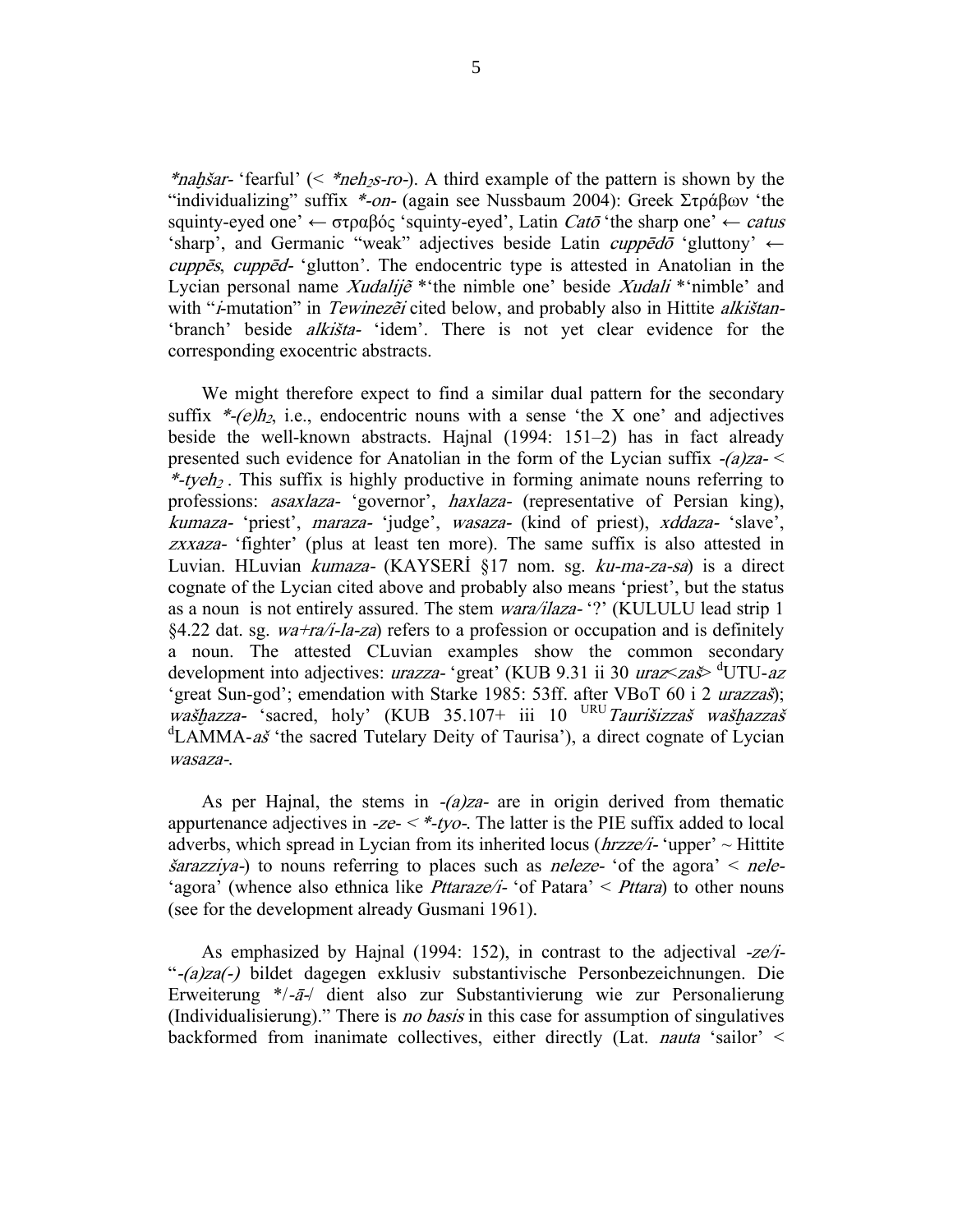'crew', as per Balles 2004: 46 following Klingenschmitt) or by addition of \*-s (as per Leukart 1994: 149ff. for Mycenaean /Krētas/ 'inhabitant of Krete' < Κρήτᾱ 'Crete' etc.). The nominative singular in  $-s$  (see the Luvian examples) is merely part of the regular pan-Anatolian mechanical renewal of asigmatic animate nominative singulars (Hittite and Palaic  $hara\delta$  'eagle' <  $*h_3\acute{e}r\bar{o}+s$ , Hittite  $h\bar{a}\check{s}\check{s}a\check{s}$ 'hearth' <  $*h_2 \delta h_{1/3}$ seh<sub>2</sub>+s, haštērz(a) 'star' <  $*h_2$ stēr+s, etc.). As per Hajnal, there is evidence against a collective Lycian  $-aza$ : collectives to adjectival  $-ze/i$ - are formed by direct substantivization (*primeze*/*i*- 'household' < \* 'belonging to the house'). One may note also the entirely parallel derivation from an adjective \*tewineze- of tewinaza- (title and also personal name attested as Τευινασος) with \*-h<sub>2</sub> and the personal name *Tewinez* $\tilde{e}$ *i* (with suffix \*-*on* + "*i*-mutation"), both \*'the tewineze- one'.

Given the word equations with Luvian and the existence in Luvian of substantives *kumma*- and *wašha*- (both 'the sacred' with derived  $**iyo*$ -adjectives kummaiya- and wašhaiya-), the likely starting point for the Lycian type are adjectives like \**kummeze*- and \**weseze*-, from which are derived *kumaza*- and *wasaza*-. Obviously the Lycian type in  $-(a)$ *za*- became fully productive, and we should not reconstruct adjectival bases for all attested examples. Endocentric \*-(e)h<sub>2</sub> is not limited in Lycian just to  $-(a)z^2 - z^2$ . Note also *Tlañna*- 'a Tloan' (noun!), formed with the ethnic adjective suffix  $*$ -wen-  $*$ -eh<sub>2</sub> and Lycian *θurtta*-(a title), in formal terms an endocentric stem in \*-teh<sub>2</sub> < \*-to-, beside the exocentric abstracts *pijata*- 'gift' and xntawata- 'rule, reign'. For the moderately productive existence of adjectival \*-to- in Anatolian see Melchert 1999b: 368–72.

2.2. I believe that an endocentric suffix  $\ast$ -(e) $h_2$  used to derive grammatically animate substantives, at least some of which referred to animate (human) individuals, provides a far more plausible starting point for  $\ast$ -(e) $h_2$  as a "motionsuffix" than inanimate collectives or abstracts alone. Furthermore, its attested tendency (shared with other such endocentric suffixes) to take on adjectival function would have helped the development of the agreement pattern that was the crucial step in establishing the feminine as a true third grammatical gender.

Luraghi (2009a: 4–5 and forthcoming) has already cited serious problems with the derivation of the feminine gender from the collective function of  $*$ -h<sub>2</sub>. As she correctly points out, there is no evidence that  $*g^w \acute{e}n-h_2/g^w n-\acute{e}h_2$  'woman' or \*h<sub>2</sub>widhéweh<sub>2</sub> 'widow' was ever a collective (as per Tichy 1993:  $11^{18}$  and 16 et al.). Both words are attested exclusively as animate (feminine) nouns, and the collective source is entirely hypothetical. Likewise unsupported is the claim of Matasović (2004: 168) that Greek feminine action nouns such as τομή '(a) cutting' reflect neuter collectives (see again the just criticism of circularity by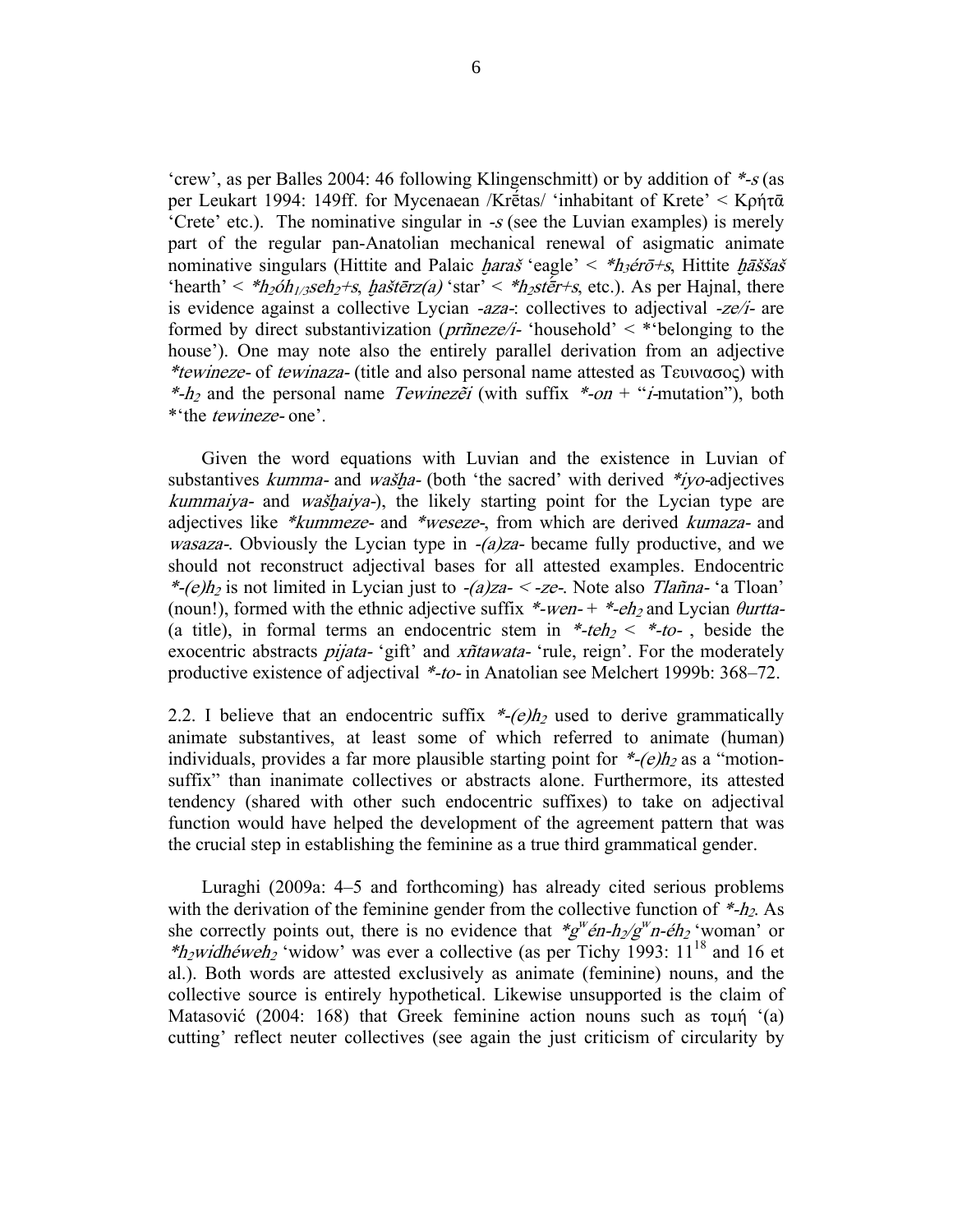Luraghi forthcoming). Finally, the widely accepted thesis of Fritz (1998: 260–3) by which the PIE animate s-stem  $*h_2 \acute{e}us- \bar{os}$ ,  $*h_2 \acute{e}us- \bar{os}$ -m,  $*h_2us-s- \acute{e}s$  'dawn' reflects a reanalyzed collective plural (\*\* $h_2$ éus-os- $h_2$ ) of the type of \*wédōr < \*\*wédorh<sub>2</sub> is also far from compelling. An original animate s-stem (\*h<sub>2</sub>éus- $\bar{\sigma}s$  < \*\* $h_2$ éus-os-s) is equally straightforward in formal terms (thus Szemerényi 1970: 109 & 164), and amphikinetic (or holokinetic) inflection is used for internal derivation of animate nouns from neuters just as much as hysterokinetic inflection: see Schindler 1967: 201–2, 1975a: 63–4 on Latin  $S\bar{e}m\bar{o}n\bar{e}s$  beside Cerēs, and 1975b: 3–4. Semantically, Fritz's derivation is highly problematic, since an original set plural for a notion like 'dawn' makes little sense. One must insist on the distinction between an inanimate set plural and an animate abstract.<sup>8</sup>

Luraghi (2009b:  $116<sup>1</sup>$ ) also suggests that Anatolian presents a problem of relative chronology for derivation of the feminine gender from collectives, but the difficulty is more serious. The facts of Anatolian show unequivocally that in PIE there was no synchronic association between inanimate collective (set) pluralia tantum with nominative-accusative in  $-\epsilon h_2$  and animate abstracts with nominative singular \*-*eh<sub>2</sub>* and accusative singular in \*-*eh<sub>2</sub>m*.<sup>9</sup> Furthermore, there is no basis for supposing that any such association was made in Core Indo-European. The only two stems in  $*$ - $eh_2$  in Anatolian with cognates in Core Indo-European are animates: Hittite *hāšša*- 'hearth' and *hišša*- 'thill, hitch-pole'. So are abstracts such as Lycian *arawa*- 'freedom' (deadjectival from a cognate of Hittite

1

<sup>&</sup>lt;sup>8</sup> Similar reasoning applies to the animate amphi-/holokinetic form for 'sun': *\*séh2-wōl*, *\*sh2-ul-és* . Since a set plural makes even less sense for 'sun' than for 'dawn' (see correctly Rieken 1999: 423–4), this internal derivative from the proterokinetic neuter *\*séh<sub>2</sub>-w<sub>1</sub>*, *\*sh<sub>2</sub>-(u)wén-s* (thus with Schindler 1975b: 10) surely continues \*\*séh<sub>2</sub>-wol-s. The masculine gender of this word in Latin  $s\bar{o}l$  < *\*sh2wōl* (with generalized root zero-grade) shows that there was no special association of the internally derived animate type with the feminine. Whether these animate nouns are ultimately personified abstracts or substantivized adjectives with possessive semantics may be left open (see again Schindler 1975a: 64).

 $9$  On this point I differ from Luraghi 2009a: 5–8 and forthcoming only in that I regard this separation as original (see 1.3–4 above and Melchert 2011) rather than as the result of an early split of abstract into collective and abstract. As per Luraghi (2009b:  $117<sup>3</sup>$ ), the use of "abstract" in Indo-European linguistics is confusing, in that it is used to refer not only to abstracts in the narrow sense ('truth'), but also action or event nouns ('cutting'), which can become concretized as "result nouns" ('a cutting').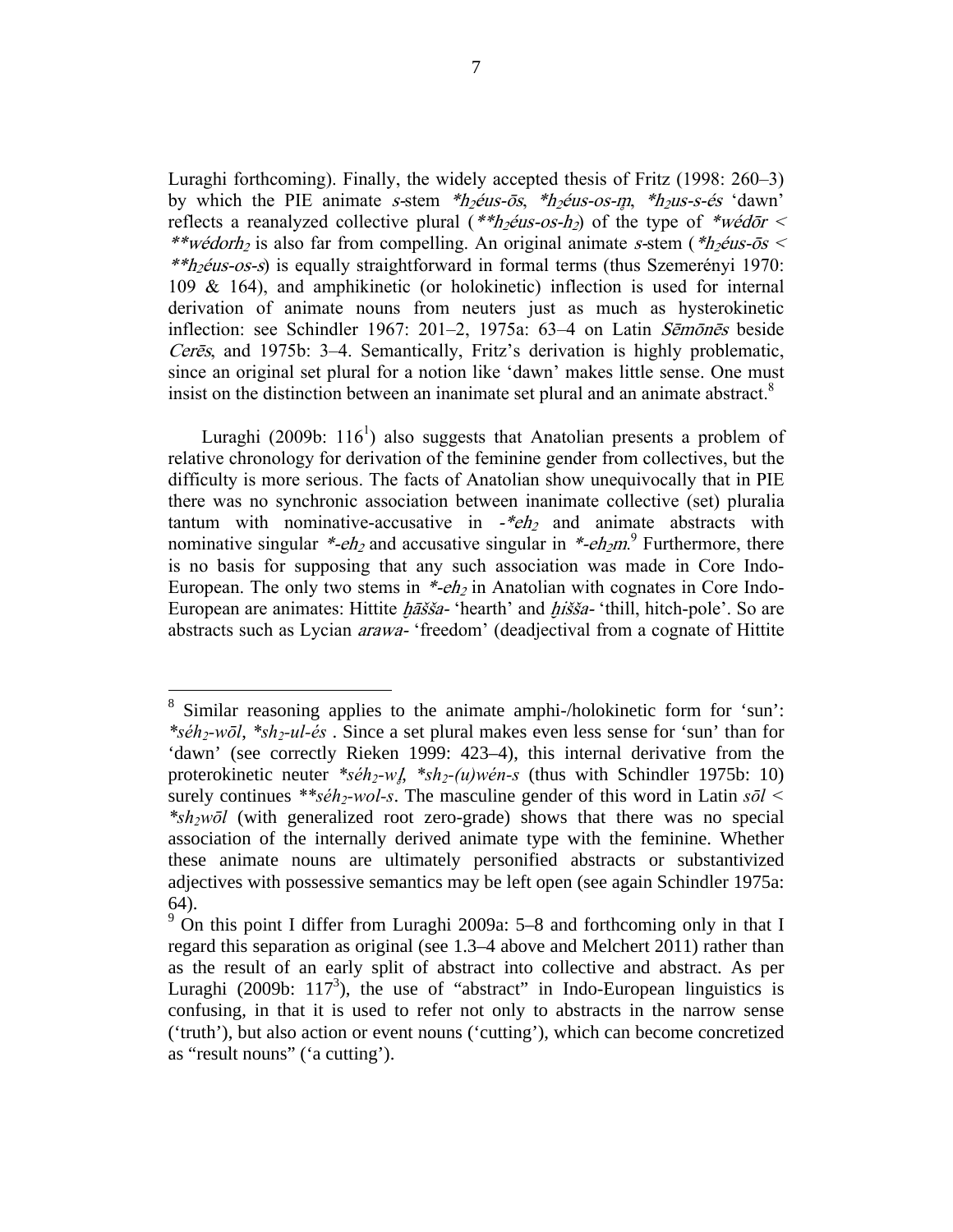arawa- 'free') and action/result nouns like Lycian uba- 'grant' (deverbative from ube- 'grant, dedicate').

Given not one but two sources in PIE of grammatically animate stems in \*- $eh_2$ —endocentric nouns typically referring to humans and abstract and action nouns—the parsimony principle argues that we can and should dispense with the massive restructuring of paradigms required by the derivation of the feminine from collective plurals. Luraghi (2009a: 5 and 2009b: 116) cites the further weakness that by this scenario the creation of an entire grammatical category is made to rest on the (supposed!) semantic link between collective and feminine reference in one or two words (such as 'widow', 'woman', 'dawn').

2.3. Luraghi (2009b: 127 and forthcoming) argues convincingly that the creation of the feminine gender in Core Indo-European was motivated by a split within the preexisting PIE animate gender and that the split was sex-based. She provides ample cross-linguistic evidence for such a sex-based contrast in gender at the upper end of the animacy scale. She suggests that involvement in procreation motivated the new distinction, which finds some support in the fact that words referring to young humans and animals that are not yet capable of procreation are often inanimate (neuter) in early IE languages. Be that as it may, that the creation of the feminine gender resulted from a split within the animate gender is a fact, as argued at length already by Meillet (1931). As already seen by Meillet (1931: 19) and stressed by Luraghi (forthcoming), when the new distinction was extended to the demonstrative (by all accounts a key step in the development into a true grammatical gender), the subject form of the feminine was created by adding the nominal ending \*-eh<sub>2</sub> to the unique animate stem \*so that contrasted with neuter \*tod.<sup>10</sup> While I do not deny the role played by other functions of \*- $h_2$  in the overall implementation of the new feminine grammatical category (see below), I contend that its attested use to form endocentric nouns referring to humans in various roles must have been the crucial starting point for its becoming a motionsuffix in a sex-based gender contrast.

<u>.</u>

<sup>&</sup>lt;sup>10</sup> The problematic assumption of  $*seh_2$  having been created by a "crossing" of *\*so* and collective plural *\*teh2* (e.g. Tichy 1993: 16–17) is entirely unnecessary. As argued by Jasanoff (2009: 147–8), Core PIE *\*teh<sub>2</sub>* was itself created on the model of the corresponding nominal ending (*\*yugéh<sub>2</sub>* etc.), replacing PIE nom.acc. plural neuter *\*toi*. PIE *\*-oi* as the nom.-acc. plural ending is directly attested in the Hittite demonstratives *kē* and *apē*.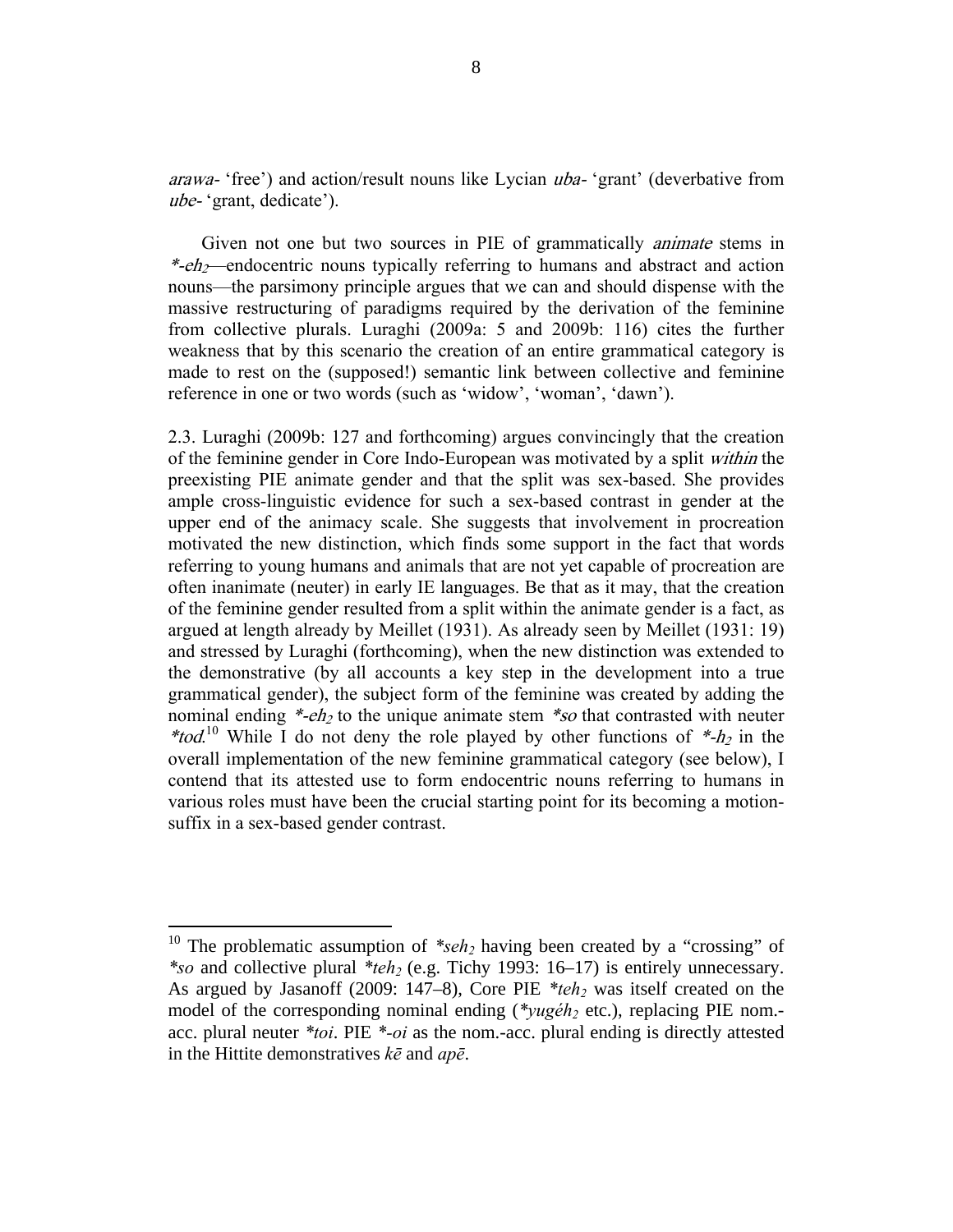## 3. Suffix  $A_{2}$  and the Feminine

 $\overline{a}$ 

3.1. What still remains to be explained is why/how the suffix  $*-h_2$  (both in the form \*-eh<sub>2</sub> based on thematic stems and \*-ih<sub>2</sub>, -yeh<sub>2</sub> based originally on *i*-stems) came to be used to mark female referents in the new sex-based contrast within animates. Semantic motivation clearly cannot be the answer. We have seen above  $(2.1)$  that the Lycian nouns in  $-(a)z^a$ - have masculine referents, and Greek nouns in  $-\bar{\alpha}\zeta$  and  $-\tau\bar{\alpha}\zeta$  and Latin examples like *scrība* 'scribe' confirm that endocentric \*- $eh_2$  was in no way limited to use for feminine referents. Likewise, while Lycian  $lada < *ladeh<sub>2</sub>$  means 'wife', Russian лада is attested as both 'husband' and 'wife'. In the handful of likely cases of reanalysis of abstracts or collectives as referring to individuals, masculines are at least as numerous as feminines: Latin *agricola* 'farmer, field-tiller' < \*'who has/deals with field-tilling' from a compound with original second member  $*$ - $k^{\nu}$ oleh<sub>2</sub> \*'tilling', OCS слуга 'servant' < \*slog(h)eh<sub>2</sub>\*'service' (attested in Lithuanian slauga),<sup>11</sup> and Latin nauta 'sailor' (if it indeed is a back-formed singulative 'member of a crew'.

It is true that in the Core Indo-European three-gender system feminine gender is widely associated with an intermediate degree of individuation. Luraghi (2009a: 117–21) presents evidence from both ancient and modern Indo-European languages for a higher degree of individuation in event nouns with masculine grammatical gender than in the corresponding feminines (though she is careful to point out that this is a tendency and not a strict rule). She cites the fact that Core IE reflexes of stems in  $*$ -tu-, which are prototypically masculine, generally have a more concrete sense than the mostly feminine nouns in  $*$ -ti- (see already Matasović 2004: 134). However, in the two-gender system of PIE nouns in  $*$ -tuand \*-ti- were both merely animate, and any difference in their semantics could have had nothing to do with gender. The later differentiation must be a result, not a cause, of the three-gender system.<sup>12</sup> The fact that the suffix  $*$ -h<sub>2</sub> spanned such a wide portion of the PIE animacy/individuation hierarchy also surely played an important role in the assignment of feminine gender within the three-gender system to abstract and event nouns with intermediate individuation, regardless of the form of the suffix. However, as seen by Luraghi (2009a: 27), degree of

 $11$  I explicitly withdraw my previous misguided attempt to compare the OCS word to the Lycian endocentric type, since there is no genuine parallel in the type of formation. One may compare the use of English 'help', which notably refers either to a male or a female.

<sup>&</sup>lt;sup>12</sup> The use of \*-*tu*- in Sanskrit and elsewhere as infinitives and other types of verbal noun also suggests that concreteness was not a defining characteristic of the suffix.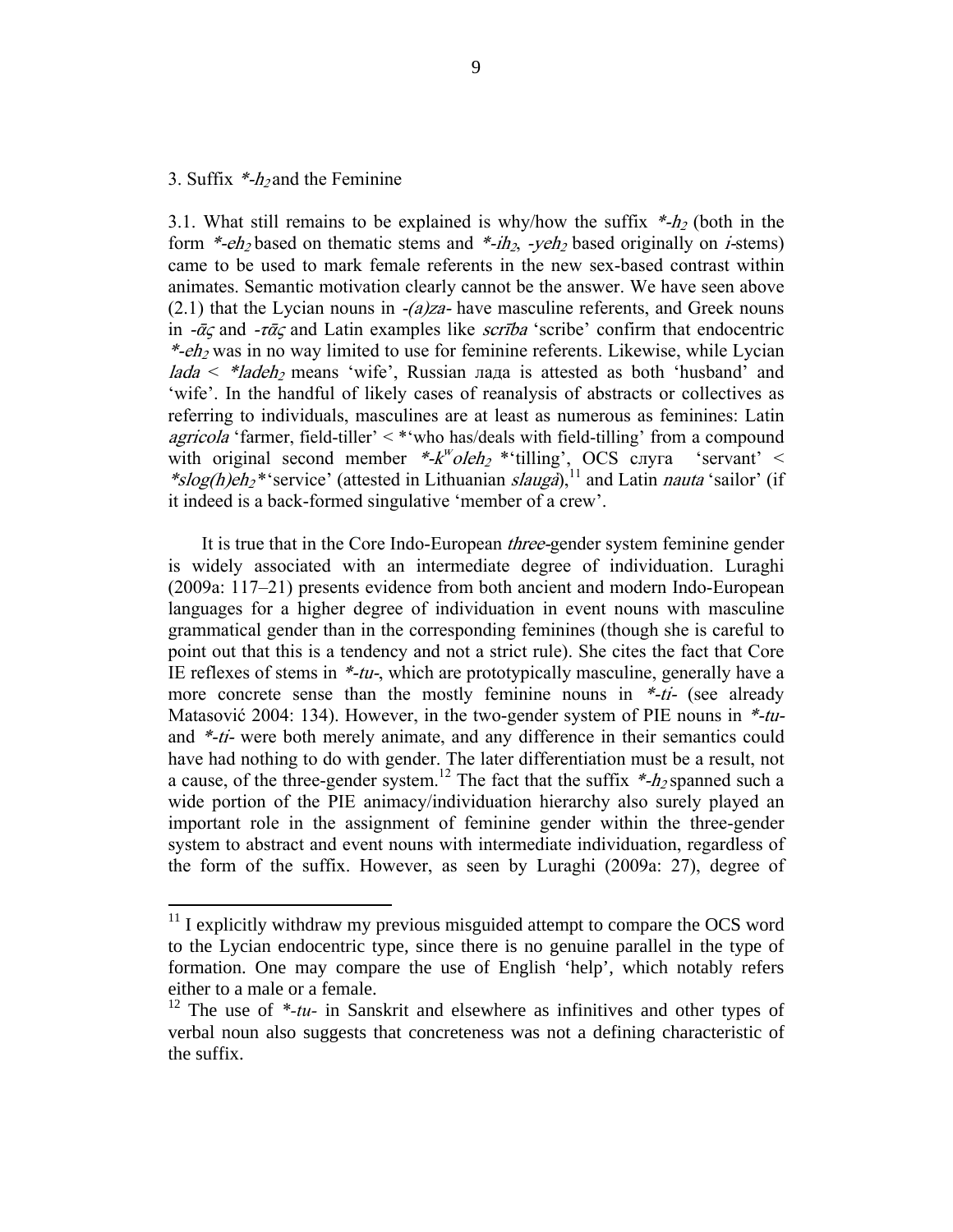individuation per se cannot be the motivation for the split of the animate gender in the previous two-gender system into a sex-based masculine and feminine.

In the oral presentation of this paper I tried to explain the association of the suffix  $A_2$  with the feminine gender by the morphological equivalent of a "push-" and "pull-chain". I proposed that a functional gap was created by the obsolescence, indeed virtual loss, in Core Indo-European of the previous "motion" suffix \*-sor (originally an independent noun 'woman'), still productive in Anatolian (compare Ledo-Lemos 2000: 133–45, with caveats). I suggested that the suffix  $A_2$ , specifically in its form  $A_2$ , originally used for both genders, was pushed into the role of marking the feminine by the rise of a new means of forming masculine agent nouns: substantivized "τομός-type" adjectives like Latin procus and Sanskrit vará- 'suitor' and Greek compounds like αἰπόλος 'goatherd', βουκόλος 'cowherd'). This type is virtually unattested in Anatolian.

I retain the first part of this account, but abandon the second, for several reasons. First, the endocentric nouns in  $*$ -eh<sub>2</sub> were not in origin agent nouns. The Lycian nouns in  $-(a)z^a$ - cited above indicate in the first instance membership in a class (NB lataza- 'dead person') and only secondarily agent nouns: kumaza- 'priest' was originally \*'the sacral(ized) one'. The findings of Leukart (1994: 156) for the Greek type in - $\bar{a}\zeta$  and - $\tau\bar{a}\zeta$  point in the same direction. The fact that the suffix originally lacked  $*$ -s in the nominative singular (e.g. Latin scrība) also argues against a primarily agentive sense. Second, it is very doubtful whether substantivizations of the τομός type in the role of human agent nouns were numerous enough to have had the impact that I imputed to them. Third, this scenario seriously underplays the role of the "*devi*-type".

Luraghi (2009a: 128) suggests that the assignment of  $\ast$ -(e) $h_2$  to the feminine in the new three-gender system may have been motivated simply by the fact that in Indo-European the feminine gender is typically formally marked vis-à-vis the masculine, and I now suspect that markedness was decisive in how the sex-based split of the former animate gender was implemented. While avoiding all sociological speculations regarding the role of men and women in early and prehistoric Indo-European societies, one can observe the fact that Indo-European languages, ancient and modern, that make a morphological distinction in nouns referring to males and females overwhelmingly do so by use of suffixes marking the feminine. Obviously, avoidance of circularity means that one cannot cite as evidence in this regard such use of the suffixes under discussion. However,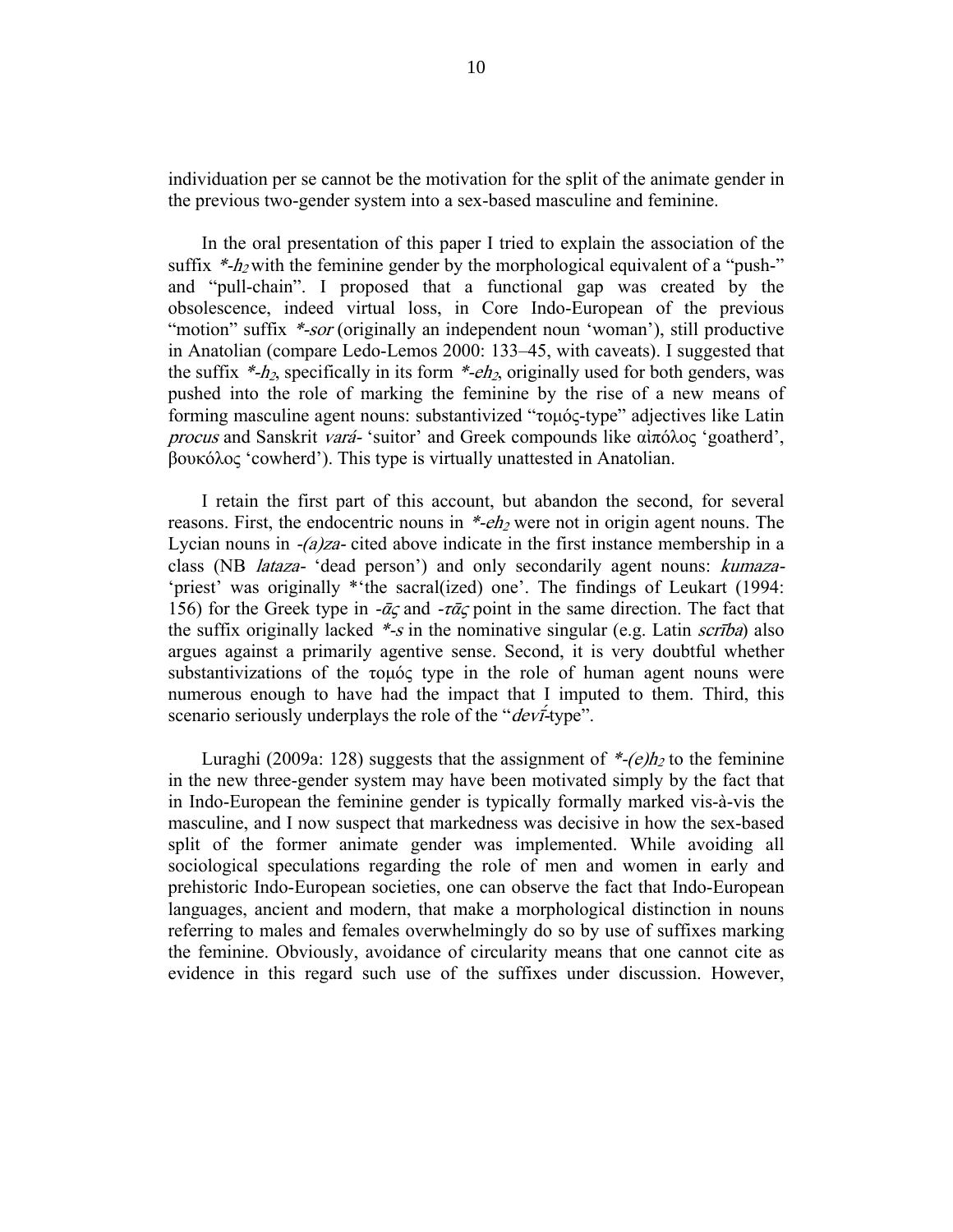modern languages furnish examples such as French (and by borrowing English) -esse, German -in.<sup>13</sup>

3.2. While mere markedness may seem to some an insufficient motivation, I must stress once again that the use of  $A_2$  to mark the feminine gender cannot be plausibly connected with its other attested semantic functions. Luraghi (2009b: 116 and 125) regards abstraction as the primary function of the suffix. However, we have seen that  $*$ -h<sub>2</sub> is no different from many other secondary suffixes: on the one hand it derives endocentric nouns with the meaning 'the X one' (so its meaning cannot be abstractness), and on the other hand it is but one of several suffixes that derive abstracts (both abstracts in the strict sense and event/action nouns). The characterization of Balles (2004: 48) that  $*$ -h<sub>2</sub> indicated "Ent-Individualisierung" is also clearly false. However, it would be equally wrong to maintain the opposite: that  $A_{2}$  fundamentally marked individualization. The individualization seen in Lycian -aza and other endocentric  $*$ - $h<sub>2</sub>$  derivatives reflects merely the substantivizing function of the suffix: 'the X one'.

Rather more promising is the suggestion of Balles (2004: 48) that  $*_{-h_2}$ marked appurtenance. This characterization is also per se insufficient, since PIE had other secondary suffixes with that basic function. What may be special about  $*$ - $h_2$  is that it marked belonging to a set or group (NB not an active role per se, hence the lack of nominative singular  $*$ -s). This function is transparent in the endocentric examples cited in 2.1 above. Similarly, the collective pluralia tantum such as Hittite *warpa* 'enclosure' refer to inanimate objects that consist of matching parts that fit together to make a set. Such a meaning is admittedly far less obvious in the case of abstracts and event nouns such as Lycian *arawa*-'freedom' or Greek τομή '(a) cutting'. However, as per Luraghi (2009b: 119), feminine event nouns tend to refer to "a single instantiation of the activity," which may (though it certainly need not be) regarded as a reflection of  $*-h_2$  as marking one of a set. Likewise, we may be permitted to suppose that abstracts like *arawa*-'freedom' originated as \*'the quality shared by all instantions of being free'. I

 $\overline{a}$ 

<sup>13</sup> Each of the examples cited has its own history. For French *-esse* see Nyrop 1903: 2.289–95 and for German *-in* the older treatment of Wilmanns 1899: 2.309– 13 and the more recent account of Jobin 2004: 50–3. The only point for our present purposes is that at all eras the typical pattern in Indo-European is for dedicated feminines to be derived from masculines and not vice-versa (notwithstanding exceptions such as English 'widow'  $\rightarrow$  'widower' or German *Witwe*  $\rightarrow$  *Witwer*). I cannot here undertake to review or evaluate the provocative claim of Jobin (2004: 3–4 in summary and chapters 6 and 7 in detail) that German *-in* has undergone grammaticalization and is becoming an inflectional marker.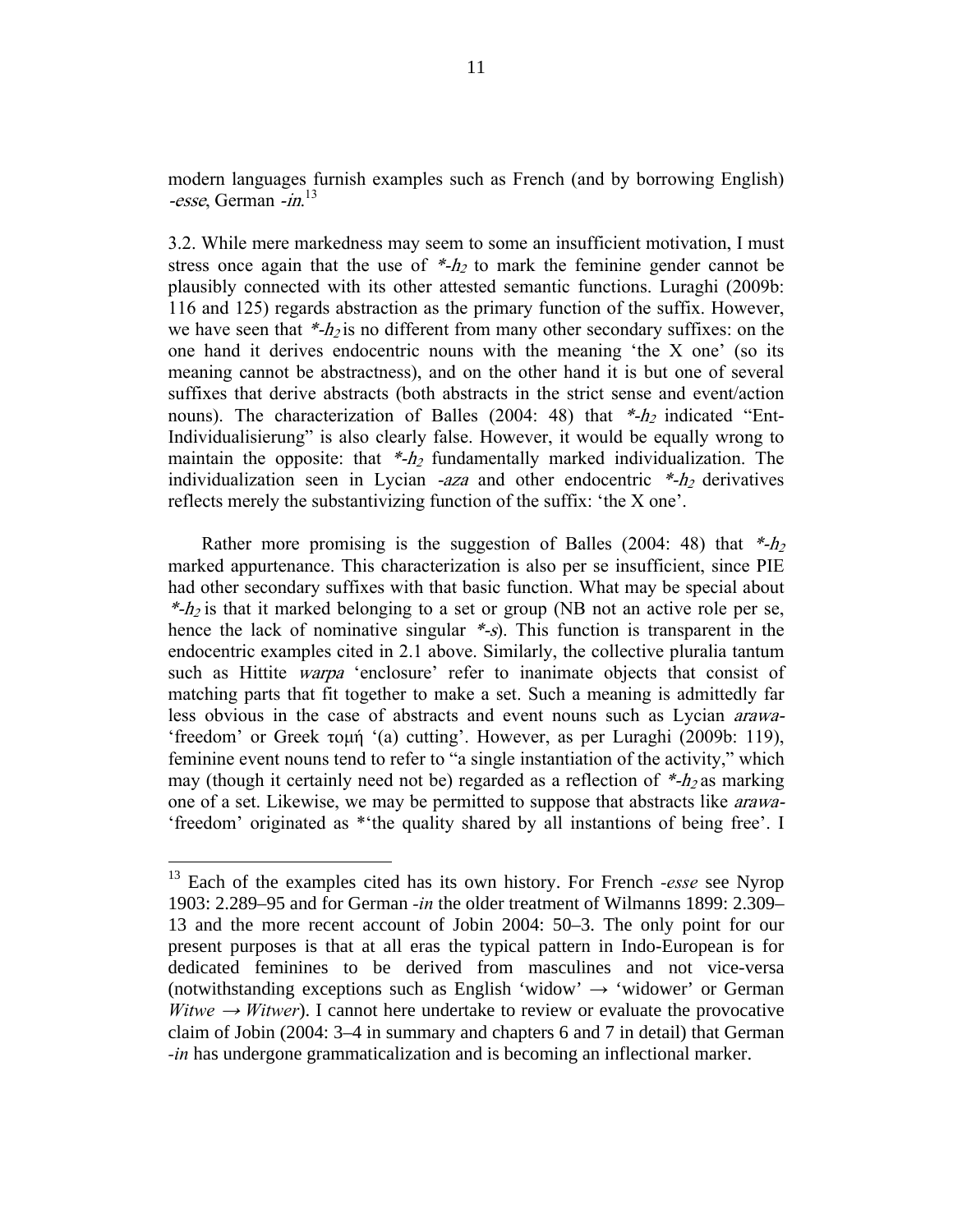readily concede the speculative nature of the last statement, but it does seem at least compatible with the use of \*-eh<sub>2</sub> to form *factitive* verbs: \**neweh*<sub>2</sub>- 'to make new', i.e. 'to instantiate the quality of newness; to add another instance to the set of that which is new'.

Various factors, most notably our inability to identify with any assurance its reflexes in Anatolian, make it even more difficult to identify the primary function(s) of the  $\ast$ -*ih<sub>2</sub>* form of our suffix. However, as emphasized by Balles (2004: 48), if we make the plausible assumption that the  $-*i*$  of the Italo-Celtic genitive singular ending (NB without -s!) reflects  $*$ -*ih*<sub>2</sub>, the basic appurtenance sense is directly attested. As Balles also suggests, Greek λύσσα 'rage' also points to the use of  $\ast$ -ih<sub>2</sub> to form abstracts. Note also Sanskrit *śácī*- 'might' etc. (Wackernagel-Debrunner 1954: 405–7) and likely reflexes in Germanic (Casaretto 2004: 146ff.). As noted above, direct evidence for a collective sense of  $*$ -*ih<sub>2</sub>* appears to be lacking, but we have some reason to infer that examples of the "*vrki*-type" such as Sanskrit *rathi*- 'charioteer', with the singulative  $*_s$ , are parallel to that of /Krētas/ 'inhabitant of Krete' < Κρήτᾱ 'Crete' (compare Balles 2004: 46–9).

3.3. As indicated above in 1.7, I do not believe it is necessary or wise to attempt to explain the rise of the feminine gender in terms of a single factor. The coexistence of endocentric nouns referring to persons and abstracts/event nouns (and also collective plurals) would have favored some reanalysis of the latter two types as the first. Vine  $(2006: 150-1)$  entertains two scenarios for the Latin *i*-stem <sup>c</sup>īuis: an endocentric masculine 'the socially close one' or a back-formed singulative from an abstract '(member of) society, citizenhood'. Likewise, I see no way to determine whether PIE  $*h_2$ wedhéweh<sub>2</sub>- 'widow' (animate and in Core Indo-European feminine), based on  $*h_2$ wedhéwo- 'belonging to the fatally struck' hence 'bereaved' (thus Tichy 1993: 16) represents an endocentric \*'the one belonging to the fatally struck, the bereaved' or a back-formed singulative from an abstract \*'(state of) belonging to the fatally struck, bereavement' or from a collective \*'the family of the fatally struck'. For  $*g^w$ en- $h_2$ ,  $*g^w$ n-éh-s a singulative from a collective (set plural) can be envisioned if one regards the set in question as the wives belonging to an extended family living in one household, but I would not wish to make a definitive choice between this and an endocentric \*'the female one'.

## 4. Conclusion

I have no illusions that I have come close to "solving" the problem of the rise of the Indo-European feminine grammatical gender. The preceding discussion at best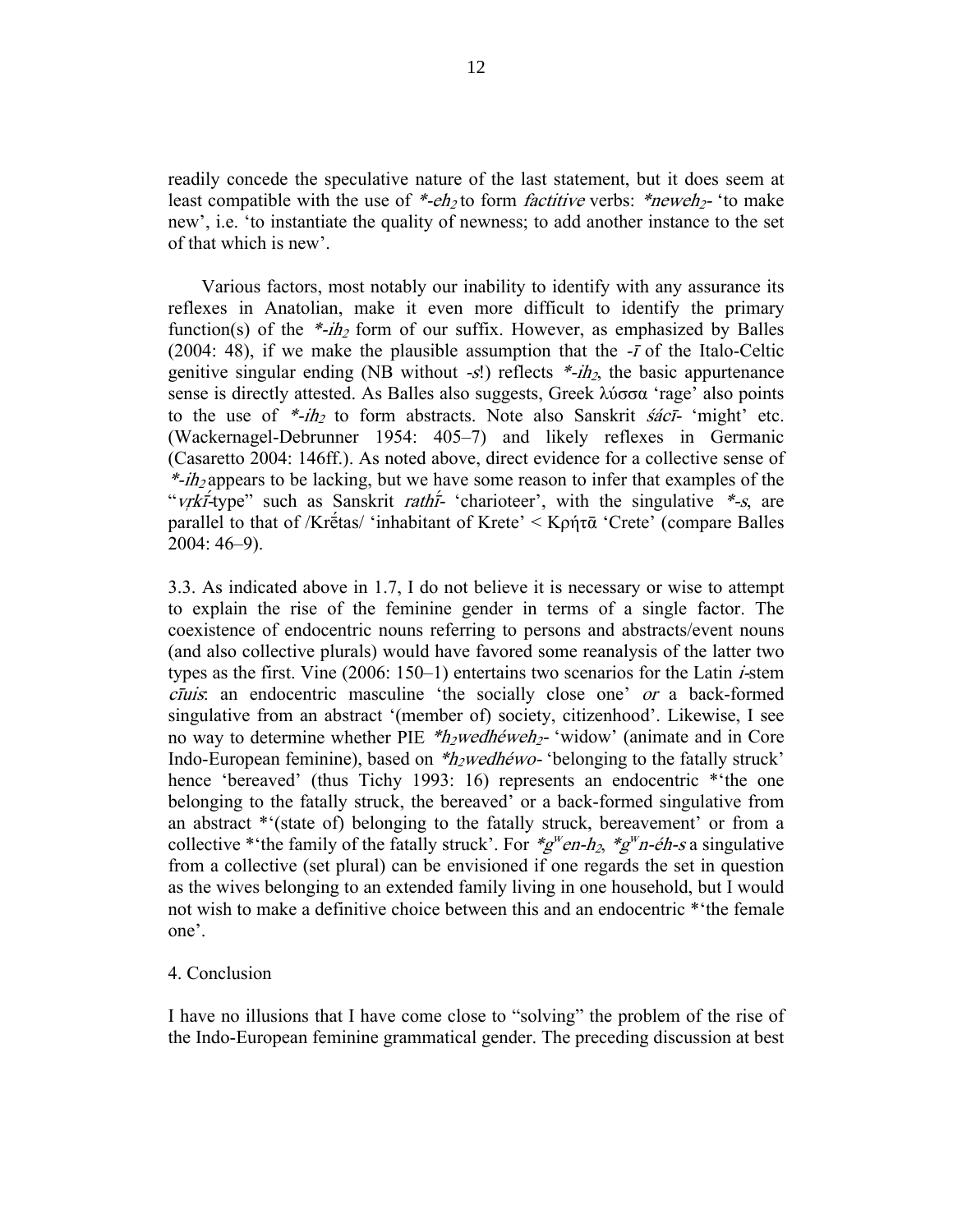leaves many open questions. I do hope to have brought to bear on the question a previously neglected factor, endocentric secondary derivatives in  $*(e)h_2$  referring to persons, that at a minimum requires a major reassessment of the sum of the evidence.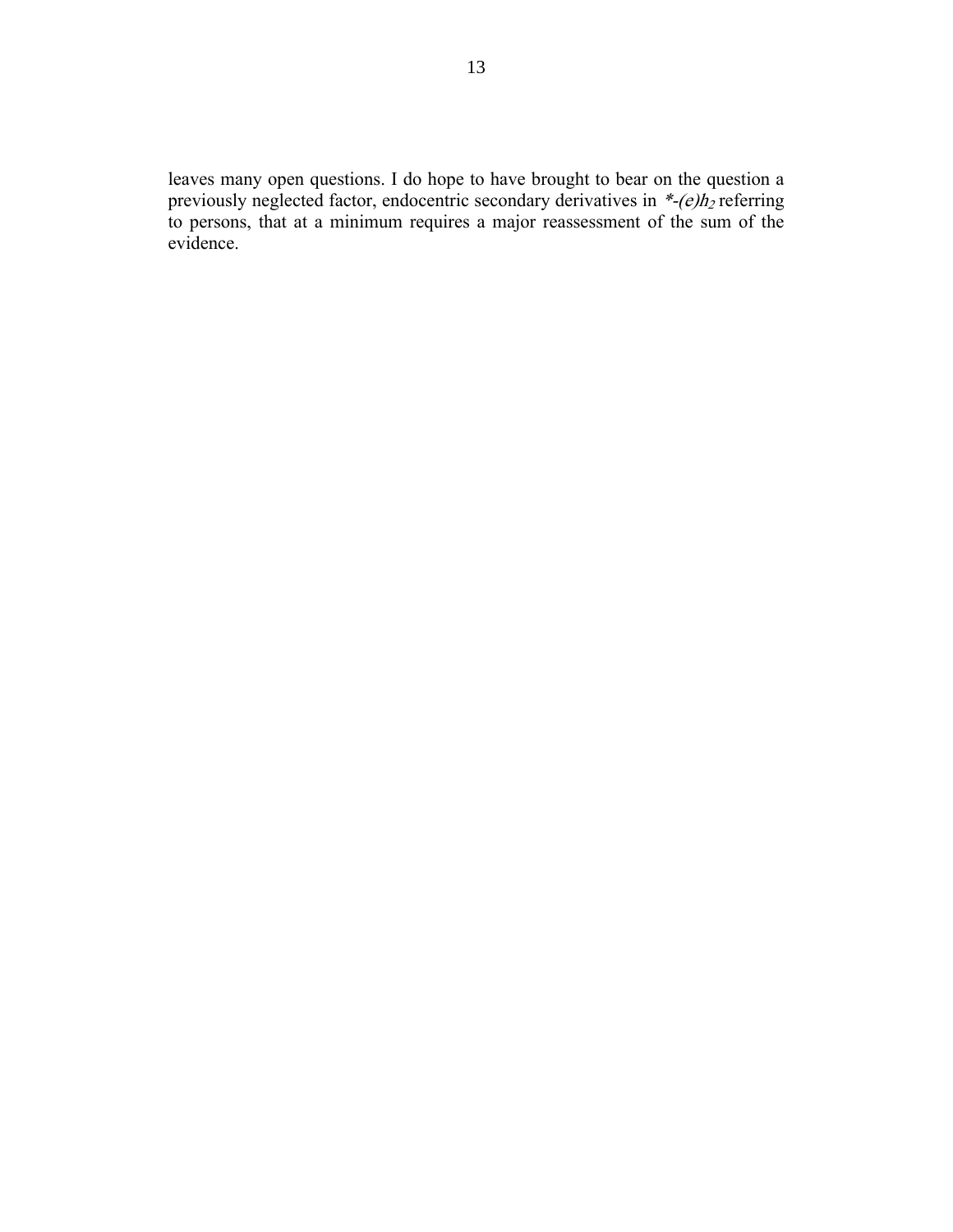## References

- Balles, Irene. 2004. Zur Rekonstruction des früh-urindogermanischen Nominalklassen-systems. In Adam Hyllested et al. (eds.), Per Aspera ad Asteriscos. Studia Indogermanica in honorem Jens Elmegård Rasmussen sexagenarii Idibus Martiis anno MMIV, 43–57. Innsbrucker Beiträge zur Sprachwissenschaft Band 112. Innsbruck: Institut für Sprachen und Literaturen der Universität Innsbruck.
- Casaretto, Antje. 2004. Nominale Wortbildung der gotischen Sprache. Die Derivation der Substantive. Heidelberg: Winter.
- Corbett, Greville G.. 2000. Number. Cambridge and New York: Cambridge University Press.
- Eichner, Heiner. 1973. Die Etymologie von heth. mēhur. MSS 31.53–107.
- ——. 1985. Das Problem des Ansatzes eines urindogermanischen Numerus ,Kollektiv' (,Komprehensiv'). In Bernfried Schlerath (ed.), Grammatische Kategorien. Funktion und Geschichte. Akten der VII. Fachtagung der Indogermanischen Gesellschaft. Berlin, 20.–25. Februar 1983, 135–69. Wiesbaden: Reichert.
- Fritz, Matthias. 1998. Die urindogermanische s-Stämme und die Genese des dritten Genus. In Wolfgang Meid (ed.), Sprache und Kultur der Indogermanen. Akten der X. Fachtagung der Indogermanische Gesellschaft. Innsbruck, 22.-28. September 1996, 255–64. Innsbrurcker Beiträge zur Sprachwissenschaft Band 93. Innsbruck: Institut für Sprachwissenschaft der Universität Innsbruck.
- Gusmani, Roberto. 1961. Il suffiso -tjo- di aggetivi "locali" e la sua diffusione nelle lingue indoeuropee. Annali del istituto orientale di Napoli. Sezione linguistica 3.41–58.
- Hajnal, Ivo. 1994. Die lykischen a-Stämme: Zum Werdegang einer Nominalklasse. In Jens E. Rasmussen (ed.), In honorem Holger Pedersen. Kolloquium der Indo-germanischen Gesellschaft vom 26. bis 28. März 1993 in Kopenhagen, 135–71. Wiesbaden: Reichert.
- Harðarson, Jón Axel. 1987. Zum urindogermanischen Kollektivum. MSS 48.71– 113.
- ——. 1994. Der Verlust zweier wichtiger Flexionskategorien im Uranatolischen. HS 107.30–41.
- Hoffner, Harry A. Jr. 1997. *The Laws of the Hittites*. Leiden, New York and Köln: Brill.
- Jasanoff, Jay. 2009. \*-bhi, \*-bhos, \*-ōis: following the trail of the PIE instrumental plural. In Jens E. Rasmussen and Thomas Olander (eds.), Internal Reconstruction in Indo-European. Method, results, and problems.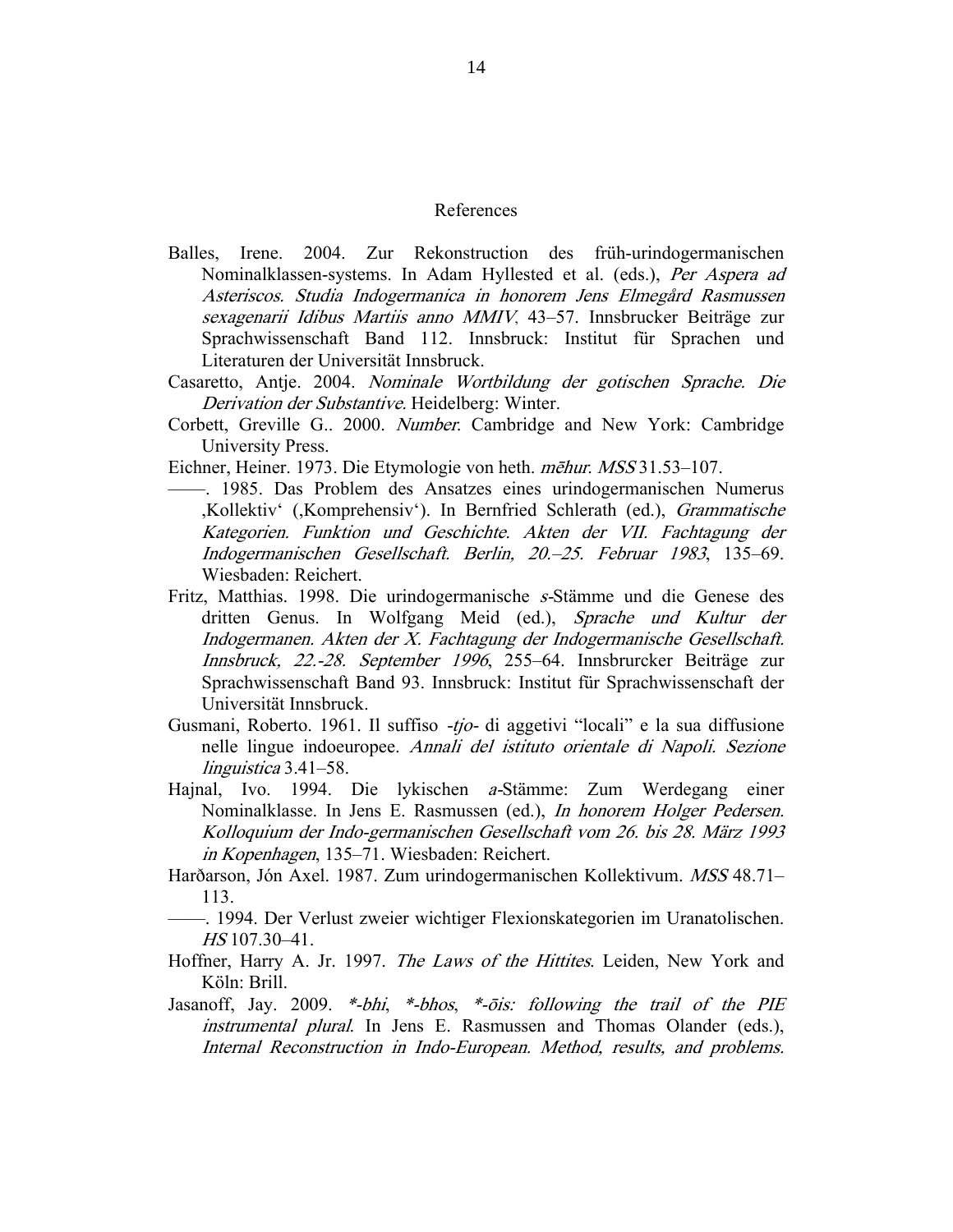Section Papers from the XVI International Conference on Historical Linguistics. University of Copenhagen, 11th-15th August, 2003, 137–49. Copenhagen: Museum Tuscalanum.

- Jobin, Bettina. 2004. Genus im Wandel. Studien zu Genus und Animatizität anhand von Personenbezeichnungen im heutigen Deutsch mit Kontrastierung zum Schwedischen. Stockholmer germanistische Forschungen 64. Copenhagen: Almqvist and Wiksell.
- Ledo-Lemos, Francisco J. 2000. Femininum Genus. A Study on the Origins of the Indo-European Feminine Grammatical Gender. Munich: Lincom Europa.
- Leukart, Alex. 1994. Die frühgriechischen Nomina auf -tās und -ās. Untersuchungen zu ihrer Herkunft und Ausbreitung (unter Vergleich mit den Nomina auf -eús). Vienna: Österreichische Akademie der Wissenschaften.
- Luraghi, Silvia. 2009a. The origin of the feminine gender in PIE. In Vit Bubenik, John Hewson and Sarah Rose (eds.), Grammatical Change in Indo-European Languages. Papers Presented at the Workshop on Indo-European Linguistics at the XVIIIth International Conference on Historical Linguistics, Montreal, <sup>2007</sup>, 3–13. Current Issues in Linguistic Theory Volume 305. Amsterdam and Philadelphia: Benjamins.
- ——. 2009b. Indo-European Nominal Classification: From Abstract to Feminine. In Stephanie Jamison, H. Craig Melchert and Brent Vine (eds.), Proceedings of the 20th Annual UCLA Indo-European Conference, 115–31. Bremen: Hempen.
- ——. forthcoming. The origin of the Proto-Indo-European gender system: Typological considerations. Folia Linguistica 45.
- Matasović, Ranko. 2004. Gender in Indo-European. Heidelberg: Winter.
- Meillet, Antoine. 1931. Essai de chronologie des langues indo-européennes. BSL 32.1–28.
- Melchert, H. Craig. 1992. Relative Chronology and Anatolian: the Vowel System. In Robert Beekes et al. (eds.), Rekonstruktion und Relative Chronologie, 41– 53 (Innsbrucker Beiträge zur Sprachwissenschaft Band 65). Innsbruck: Institut für Sprachwissenschaft der Universität Innsbruck.
	- ——. 1994. The Feminine Gender in Anatolian. In George Dunkel et al. (eds.), Früh-, Mittel- Spätindogermanisch. Akten der IX. Fachtagung der Indogermanischen Gesellschaft vom 5. bis 9. Oktober 1992 in Zürich, 231– 44. Wiesbaden: Reichert.
- —. 1999a. Hittite *tuk(kan)zi-. Ktéma* 24.17–23 (À la memoire de Lisbeth Franck).
- ——. 1999b. Two Problems of Anatolian Nominal Derivation. In Hans Christian Luschützky and Heiner Eichner (eds.), Compositiones Indogermanicae in memoriam Jochem Schindler, 365–75. Prague: enigma.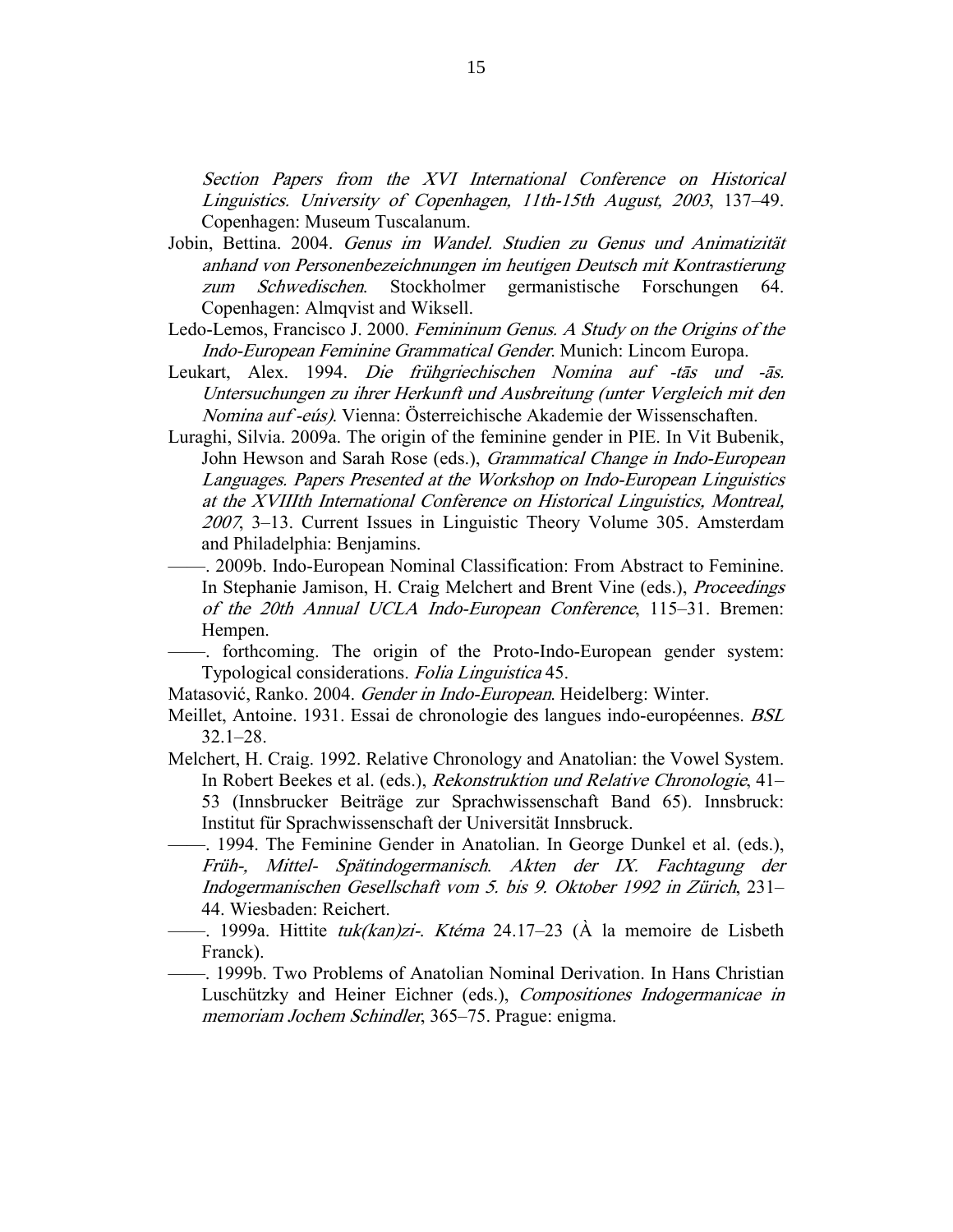——. 2000. Tocharian Plurals in -nt- and Related Phenomena. Tocharian and Indo-European Studies 9.53–75.

- ——. 2011. The PIE Collective Plural and the "τὰ ζῷα τρέχει rule". In Thomas Krisch and Thomas Lindner (eds.), Indogermanistik und Linguistik im Dialog. Akten der XIII. Fachtagung der Indogermanischen Gesellschaft vom 21. bis 27. September 2008 in Salzburg, 395–400. Wiesbaden: Reichert.
- Nussbaum, Alan. 1986. Head and Horn in Indo-European. Berlin and New York: de Gruyter.
- ——. 2004. Cool \*-ēd-: The Latin *frīgēdō* and Greek ἀλγηδών, τηκεδών, and ῥῑγεδανός types. Paper presented at the 23rd East Coast Indo-European Conference (Virginia Polytechnic Institute, Blacksburg VA).
- Nyrop, Kristoffer. 1903. Grammaire historique de la langue française. Copenhagen: Det Nordiske Forlag.
- Oettinger, Norbert. 1987. Bemerkungen zur anatolischen i-Motion und Genusfrage. ZVS 100.35–43.
- Ostrowksi, Manfred. 1985. Zur Entstehung und Entwicklung des indogermanischen Nomens. In Bernfried Schlerath (ed.), Grammatische Kategorien. Funktion und Geschichte. Akten der VII. Fachtagung der Indogermanischen Gesellschaft. Berlin, 20.–25. Februar 1983, 313–23. Wiesbaden: Reichert.
- Rieken, Elisabeth. 1999. Untersuchungen zur nominalen Stammbildung des Hethitischen. Studien zu den Boğazköy-Texten Heft 44. Wiesbaden: Harrassowitz.
- –. 2005. Neues zum Ursprung der anatolischen *i*-Mutation. HS 118.48–74.
- Rößle, Sylvester. 2002. Sprachvergleichende Untersuchungen zu den hethitischen <sup>ā</sup>i-Stämmen. Ein Beitrag zur hethitischen Sprachgeschichte. Doctoral dissertation, University of Augsburg.
- Schindler, Jochem. 1967. Das idg. Wort für "Erde" und die dental Spiranten. Sprache 13.191–205.
- —.1975a. Armenisch *erkn*, griechisch ὀδύνη, irisch *idu. ZVS* 89.53–65.
- ——. 1975b. L'apophonie des themes indo-européennes en -r/n. BSL 70.1–10.
- Starke, Frank. 1985. Die keilschrift-luwischen Texte in Umschrift. Studien zu den Boğazköy-Texten Heft 30. Wiesbaden: Harrassowitz.
- ——. 1990. Untersuchung zur Stammbildung des keilschrift-luwischen Nomens. Studien zu den Boğazköy-Texten Heft 31. Wiesbaden: Harrassowitz.
- Szemerényi, Oswald. 1970. Einführung in die vergleichende Sprachwissenschaft. Darmstadt: Wissenschaftliche Buchgesellschaft.
- Tichy, Eva. 1993. Kollektiva, Genus femininum und relative Chronologie im Indogermanischen. HS 106.1–19.
- Vine, Brent. 2006. An Alleged Case of "Inflectional Contamination": On the i-Stem Inflection of Latin cīvis. Incontri Linguistici 29.139–58.